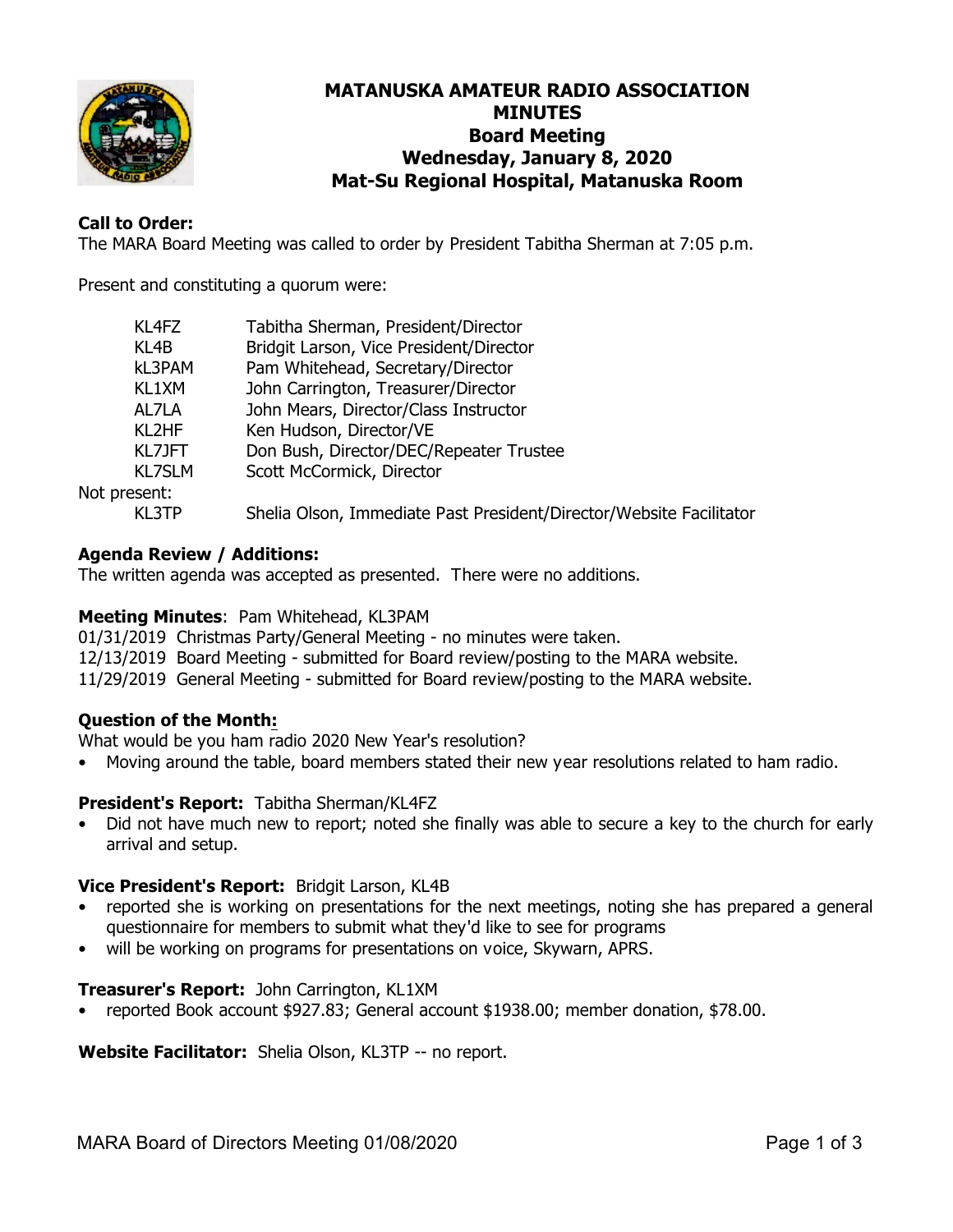## **VE Report:** Ken Hudson, KL2HF

• reported most recent VE Testing produced two new Techs, one new upgrade to Extra (Tabitha/KL4FZ).

# **ARES Report:** Don Bush, KL7JFT

- reported the next COMEX will be scheduled for the March timeframe;
- DMR: reported he is in the process of collection who all has the capability; explained how it works -- new mode to operate without the internet (hot spot);
- continues to work on the new system.

#### **Suggestion Box:** John Mears, AL7LA

• reported zero new suggestions. There was discussion/concensus amongst board members to suspend use of the suggestion box until further notice as it was not being used. There were no objections.

#### **Licensing Classes**: John Mears, AL7LA

• reported he is working on the next class to be held at the St Hermon's Orthodox Church; doesn't have a date yet.

#### **Sunshine Committee:** Tabitha Sherman, KL4FZ

• reported has a card for everyone's signature to set to Jim Wardman in Texas.

## **Tailer Committee:** Don Bush, KL7JFT

• reported on current status of the Comm Trailer -- everything is okay; will continue winter mainenance on the next "warmer" day.

#### **Upcoming Events:**

- 01/25/2020 Valley Testing, Red Cross, 7 p.m.
- 01/30/2020 MARA Luncheon, at Denali Restaurant, Wasilla, 11:30 a.m.
- 01/31/2020 MARA General Meeting, GSLC, 7 p.m.
- 02/12/2020 Palmer/Wasilla CERT Team Meeting, Mat-Su Regional, 6 p.m.
- 02/12/2020 MARA Board Meeting, Mat-Su Regional, 7 p.m.

#### **New Business:**

- 1. Board Members' phone numbers:
- President Sherman asked board members for their phone numbers for ease of quick contact should the need arise.
- 2. Looking ahead / planning:

Open discussion took place regarding:

• Updating the MARA website; various website hosting platforms; website items needing to be updated; **Moved Carrington, Seconded McCormick,** to contact webmaster TJ to entrust Don Bush/KL7JFT and Bridget Larson/KL4B with the passwords to the website. There were no objections. **Motion Carried Unanimously.**

• Matanuska Sportsman Gun Show -- February 8-9, 2020; table has been reserved; will need volunteers to work the table.